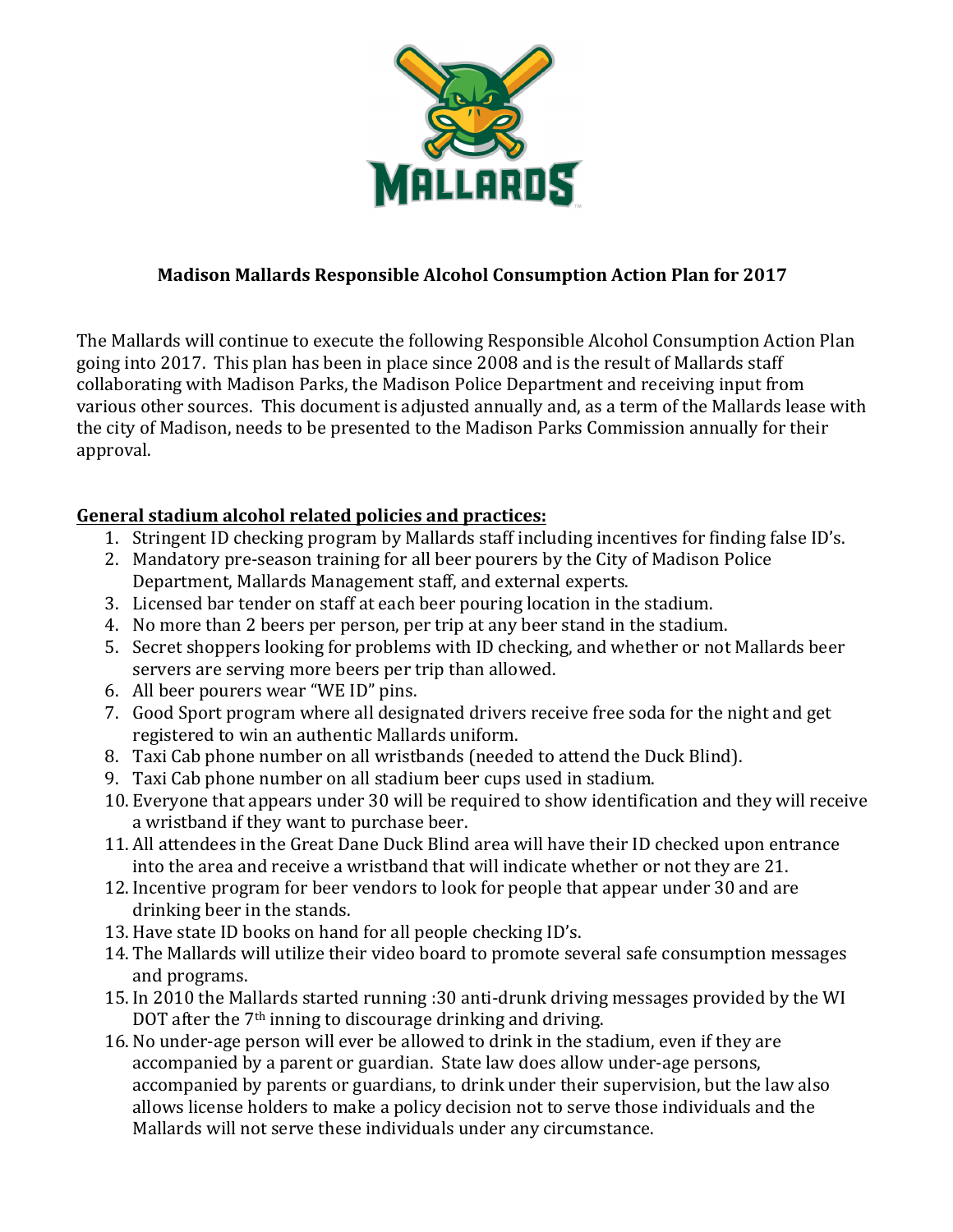

- 17. For the safety of fans, the Mallards organization reserves the right to refuse alcohol to anyone it determines has had too much to drink.
- 18. The Mallards organization also reserves the right to refuse service to anyone who is found to be in violation of these rules at any time during the baseball season.
- 19. The Mallards will work with the Madison Police Department to staff each event with offduty officers to provide additional security.

# **Great Dane Duck Blind policies and practices**

The following conduct rules are posted prominently at the entrance to the Great Dane Duck Blind: **Great Dane Duck Blind Conduct Rules** 

- Do NOT use inappropriate language
- Do NOT disrupt other fans
- Do NOT throw any objects/items
- Always obey instructions of Mallards staff and security personnel
- NO drinking games or card games
- Be able to safely control your behavior and physical movement at all times
- NO smoking or vaping
- Public safety is a primary objective
- NO minor consumption, even if accompanied by parents/guardians
- NO standing on picnic tables or any seating in the Duck Blind

#### **Offenses punishable by ARREST as determined by local law enforcement authorities:**

- Underage Drinking
- False identification  $-$  attempting to use fake ID's
- Disorderly Conduct or unsafe conduct in the Great Dane Duck Blind Area
- Entering the field of play at any time without the express invitation/permission by Madison Mallards Senior Management

#### The Mallards establishment does NOT at any time or for any reason allow parents (or legal guardians) or any other person to supply, provide or permit consumption of alcoholic **beverages to any person under the age of 21, at any time or for any reason.**

1. These rules are prominently posted at the entrance to the Great Dane Duck Blind and are placed on email confirmations of all Great Dane Duck Blind tickets purchased online.

**Over the last several vears the Mallards made several changes to the Great Dane Duck Blind** all you can eat and drink area ("Area") these have become part of our plan and will be part of it for the foreseeable future.